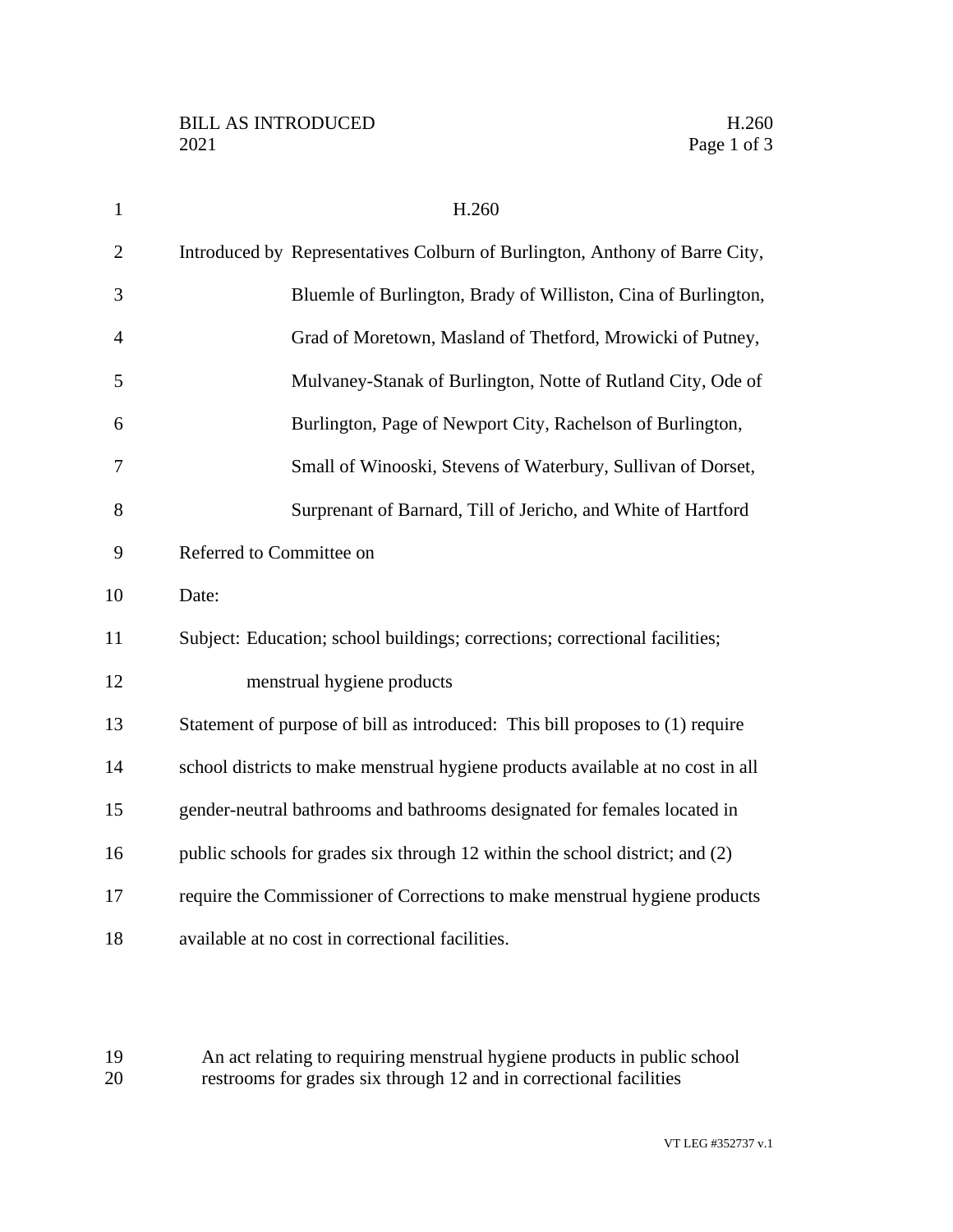| $\mathbf{1}$   | It is hereby enacted by the General Assembly of the State of Vermont:            |
|----------------|----------------------------------------------------------------------------------|
| $\overline{2}$ | Sec. 1. 16 V.S.A. § 1432 is added to read:                                       |
| 3              | § 1432. MENSTRUAL HYGIENE PRODUCTS                                               |
| $\overline{4}$ | (a) Each school district shall make menstrual hygiene products available at      |
| 5              | no cost in all gender-neutral bathrooms and bathrooms designated for females     |
| 6              | located in public schools for grades six through 12 within the school district.  |
| 7              | (b) Menstrual hygiene products shall include sanitary napkins and tampons.       |
| 8              | (c) The school district shall bear the cost of supplying menstrual hygiene       |
| 9              | products. A school district may seek grants with a nonprofit or community-       |
| 10             | based organization to fulfill this obligation.                                   |
| 11             | Sec. 2. 28 V.S.A. § 801c is added to read:                                       |
| 12             | § 801c. MENSTRUAL HYGIENE PRODUCTS IN CORRECTIONAL                               |
| 13             | <b>FACILITIES</b>                                                                |
| 14             | (a) The Commissioner of Corrections shall make menstrual hygiene                 |
| 15             | products available at no cost to any inmate in a State correctional facility who |
| 16             | requires them.                                                                   |
| 17             | (b) Menstrual hygiene products shall include sanitary napkins and tampons.       |
| 18             | (c) The Department of Corrections shall bear the cost of supplying               |
| 19             | menstrual hygiene products for the purposes of subsection (a) of this section.   |